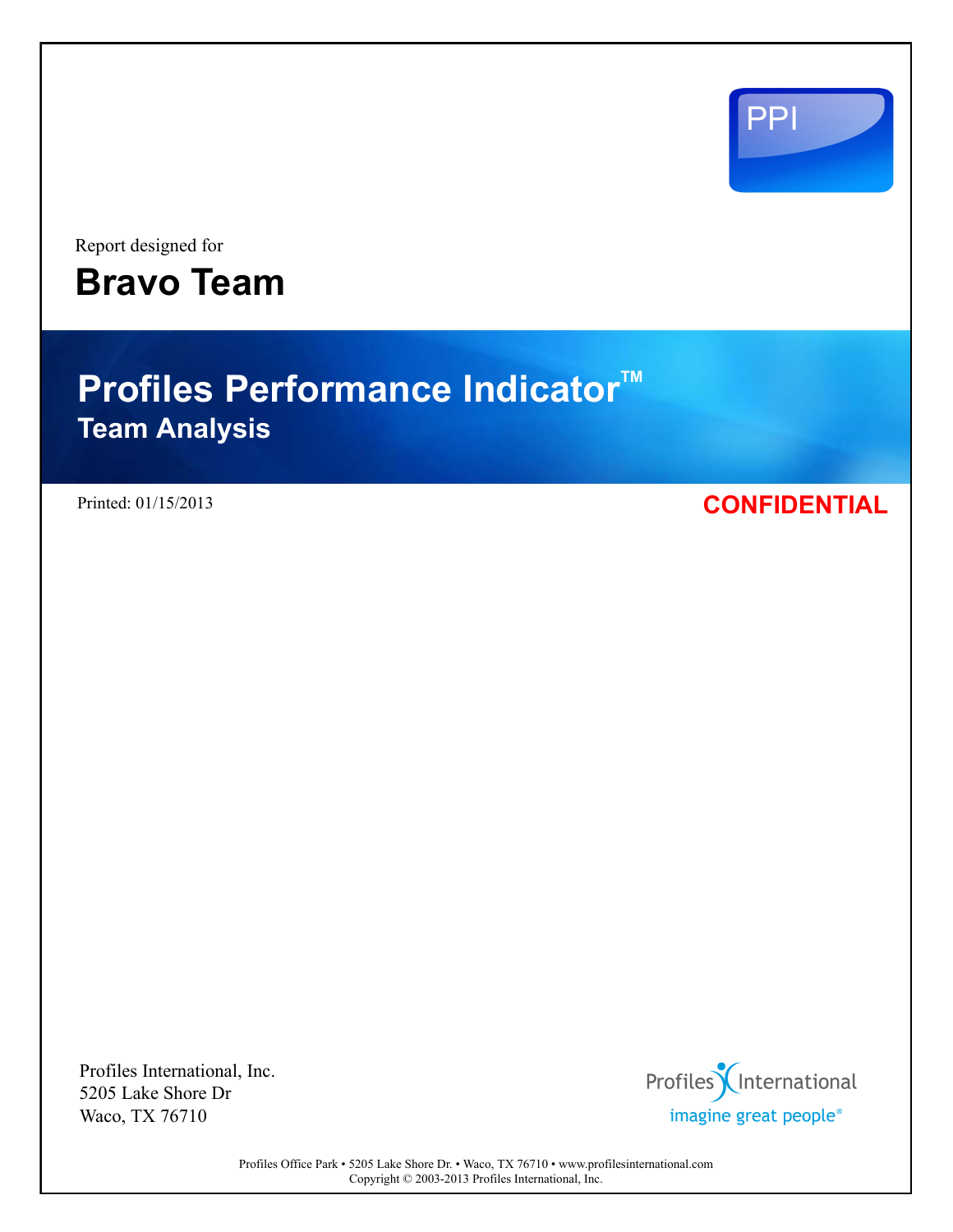# **Introduction**

The ability of a team to work effectively is greatly influenced by the individual characteristics of the team members and their synergy. While a team can adjust to accommodate synergy issues, the fewer adjustments necessary, the more efficiently the team will function. In managing a team, the more data available to help you understand the characteristics of the team members, the more focused the management of that team.

This report will help guide you, the team leader, to better understand and manage the team and the team members. There are three sections to this report, each with specific functions:

- **Team Balance Table** this tabular presentation of where the team members score on 12 important characteristics clearly displays where there are gaps on your team. This provides information for you to guide in either altering the membership of the team to ensure that all 12 characteristics are represented or simply alert you where you will need to be particularly vigilant to insure team success.
- **Overall Team Balance** two critical things are impacted by the overall balance of the team, team cohesiveness, and team productivity. An understanding of the team balance greatly influences the ease and efficiency of team management.
- **Behavioral Factors** the Behavioral Factors of the team members provide information on who they are and how they will behave. Because a team is made up of people, understanding their combined behavior is essential to the success of the team.

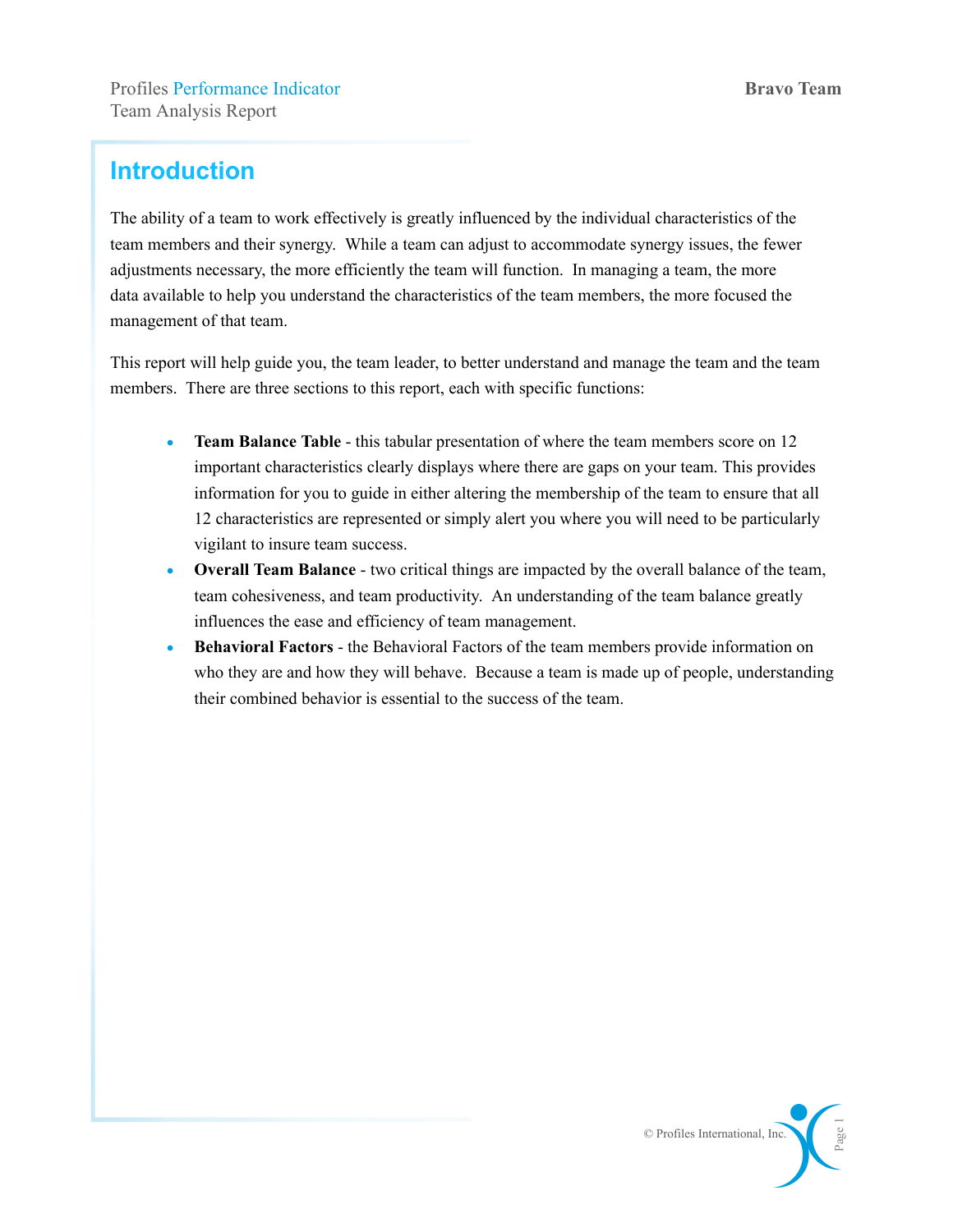# **Team Balance Table**

# **Bravo Team Members**

• **Sally Sample - Team**

3. Sheryl Masker

- **Leader**
- 2. James Jones

4. Tammy Whoser

| <b>12 Factors</b>          | Low       |                     | Mod/Low   Moderate | Mod/High       | <b>High</b> |
|----------------------------|-----------|---------------------|--------------------|----------------|-------------|
| <b>Control</b>             | $\bullet$ | $\overline{3}$      | $\overline{2}$     | $\overline{4}$ |             |
| <b>Social Influence</b>    |           | $\overline{4}$      | $\bullet$          | 2, 3           |             |
| <b>Patience</b>            |           | $\overline{2}$      | 3, 4               | $\bullet$      |             |
| <b>Precision</b>           |           |                     | 2, 3, 4            | $\bullet$      |             |
| <b>Ambition</b>            | $\bullet$ |                     | 2, 4               | 3              |             |
| <b>Positive Expectancy</b> |           | $\overline{3}$      | 2, 4               | $\bullet$      |             |
| <b>Composure</b>           |           |                     | 2, 3               | $\bullet$ , 4  |             |
| <b>Analytical</b>          |           | $\bullet$ , 2, 3, 4 |                    |                |             |
| <b>Results Orientation</b> |           | $\overline{4}$      | $\overline{2}$     | $\bullet$ , 3  |             |
| <b>Expressiveness</b>      |           | $\bullet$           | 3, 4               | $\overline{2}$ |             |
| <b>Team Player</b>         |           |                     | 2, 3, 4            | $\bullet$      |             |
| <b>Quality Orientation</b> |           | $\overline{3}$      |                    | 2, 4           |             |

Note: A darker shaded area suggests a factor NOT well represented on this team

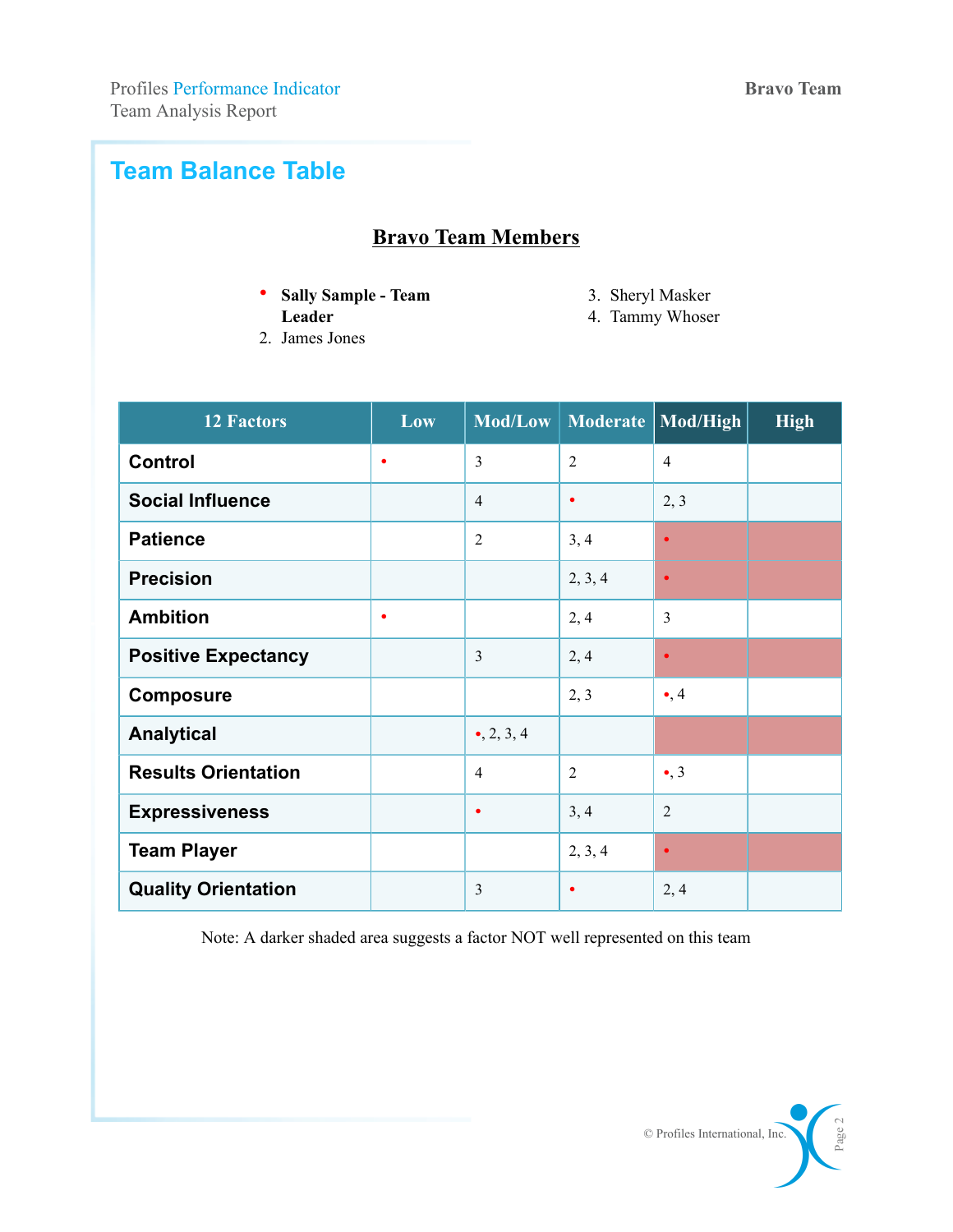# **Overall Team Balance**

Team balance is important. When each of the twelve factors has at least one team member who is strong in that factor, the team is well balanced.

| <b>Well Represented</b>    | <b>NOT Well Represented</b> |
|----------------------------|-----------------------------|
| Control                    | Patience                    |
| <b>Social Influence</b>    | <b>Precision</b>            |
| Ambition                   | <b>Positive Expectancy</b>  |
| Composure                  | Analytical                  |
| <b>Results Orientation</b> | <b>Team Player</b>          |
| <b>Expressiveness</b>      |                             |
| <b>Quality Orientation</b> |                             |

Not all twelve factors are well represented on this team. When a factor is NOT well represented, the team leader should constantly be aware of this and compensate for it.

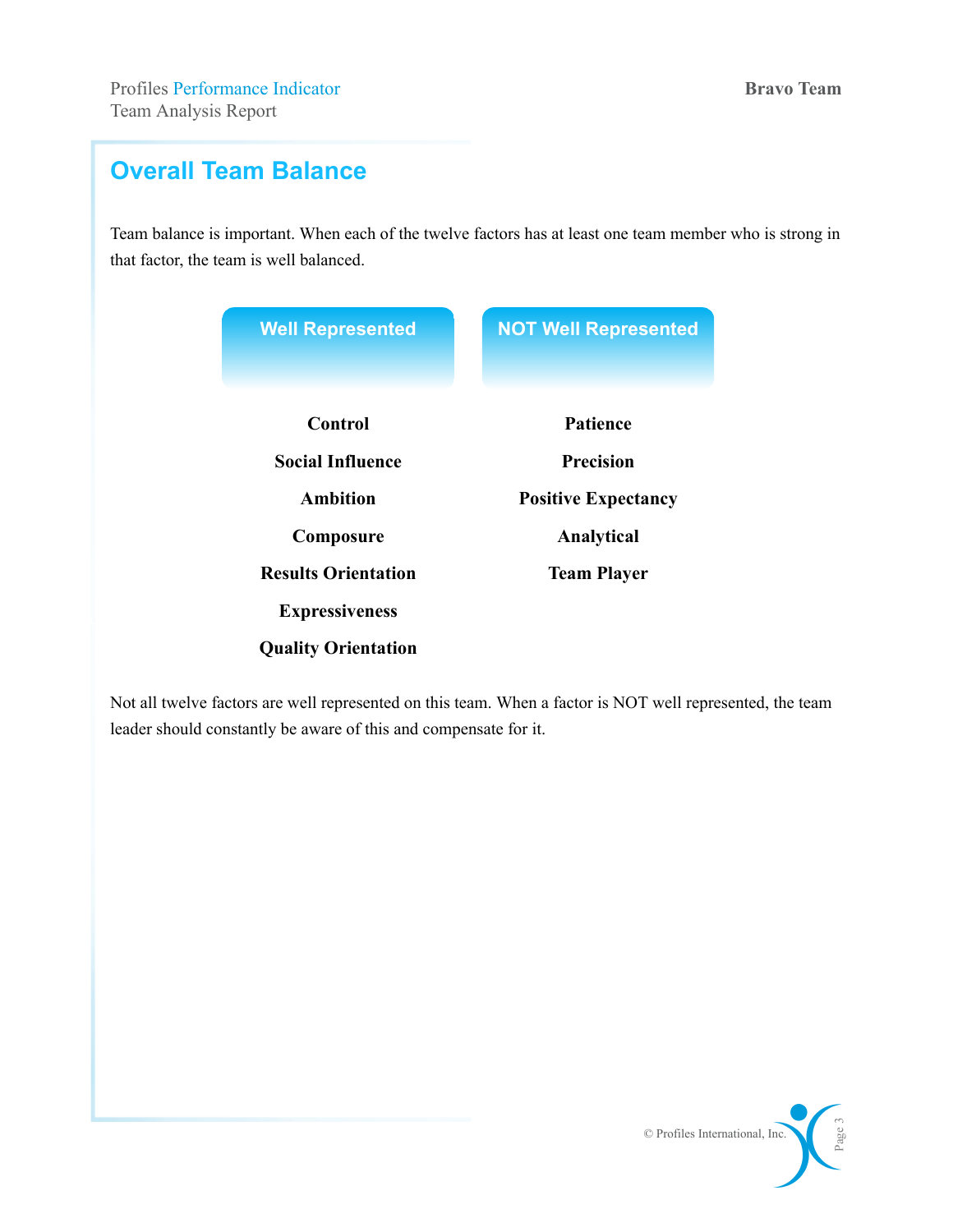# **Characteristics Missing from Your Team**

# **Patience**

- May yield to avoid controversy
- May not work well with multiple deadlines
- Generally performs with an unhurried approach
- Generally prefers traditional procedures

# **Precision**

- A perfectionist, sometimes to a fault
- May become too involved in data
- Effective at establishing processes and procedures for getting work done
- Enjoys working with objective facts

# **Positive Expectancy**

- May need help in meeting deadlines
- Good at convincing others
- Can help reassure team members
- Should establish positive relationships throughout the organization

# **Analytical**

- Tends to use formal, written communication, documenting discussions
- Takes pride in staying calm and in being analytical in high pressure situations
- Has high standards for achievement
- Tends to be systematic in communications, using logic and data to persuade

# **Team Player**

- Seeks a wide variety of ideas from team members
- Good at developing specialized skills
- Gets along well with others
- Willing to extend self to do what is right

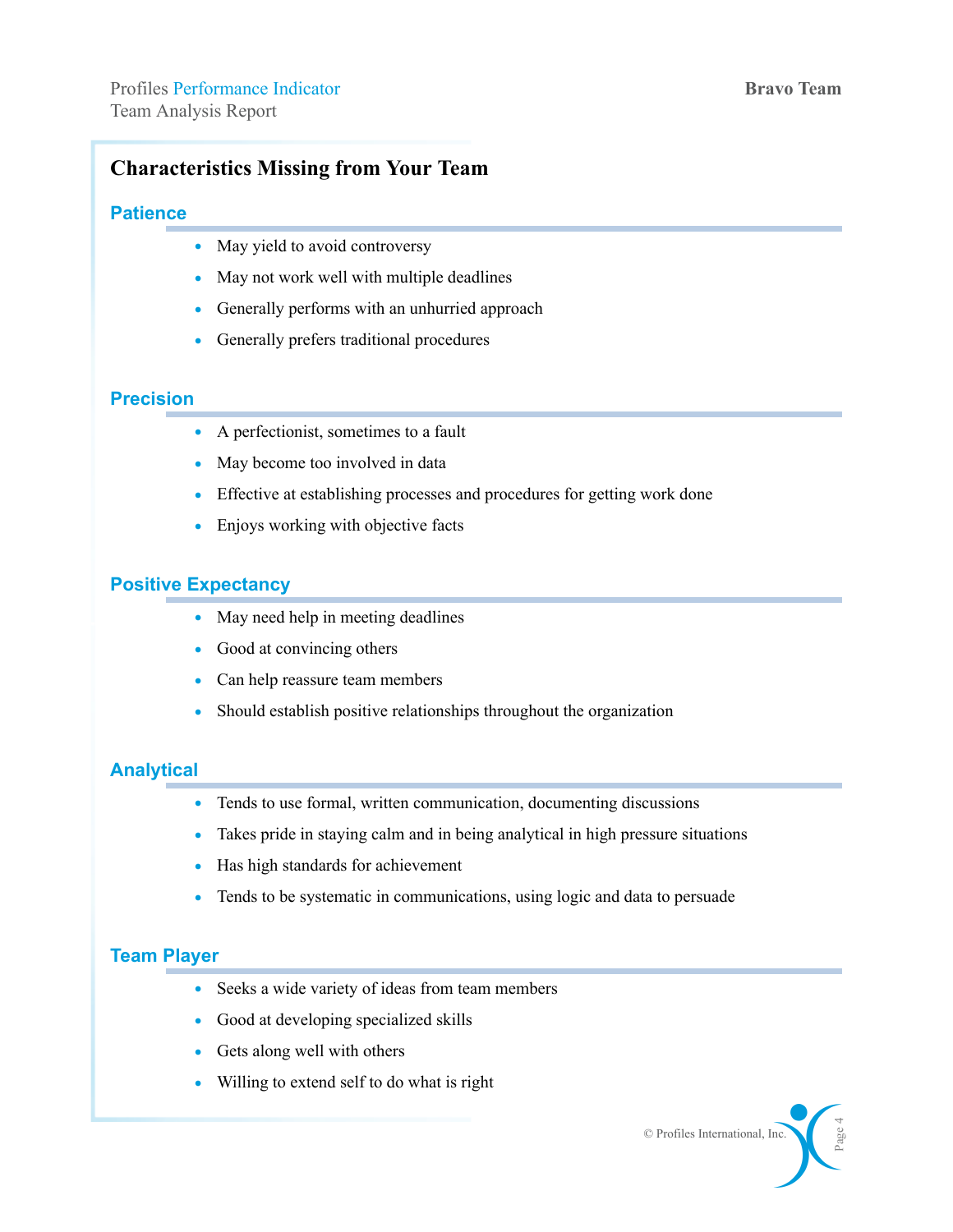# **Behavioral Factors**

Because a team is made up of people, understanding how their behavioral factors combine is essential to the success of the team. This section reviews each of the 12 Behavioral Factors and how each impacts the team. This information is presented in two parts:

- **Behavioral Considerations** a brief description of you and your expectations for the team and what you should expect from the team members who will influence the team.
- **Considerations for Leading the Team** specific suggestions for you to manage the team.

# **Control**

Control is defined as the tendency to take charge, to be assertive, and/or to take control of a situation.

| Low | Mod/Low   Moderate   Mod/High   High |  |
|-----|--------------------------------------|--|
|     |                                      |  |

#### **Behavioral Considerations**

#### **Sally Sample (Score - Low)**

This is not a factor with characteristics particularly typical of you. For this reason, input from the team members below can be particularly important in this area.

#### **Tammy Whoser (Score - Mod/High)**

- Makes decisions easily
- Makes decisions quickly
- Prefers minimal guidance and coaching from the team leader
- Tends to cause action

- Allow them to lead others
- Help them develop a greater sensitivity toward people
- Present the facts logically
- Allow them to use their skills

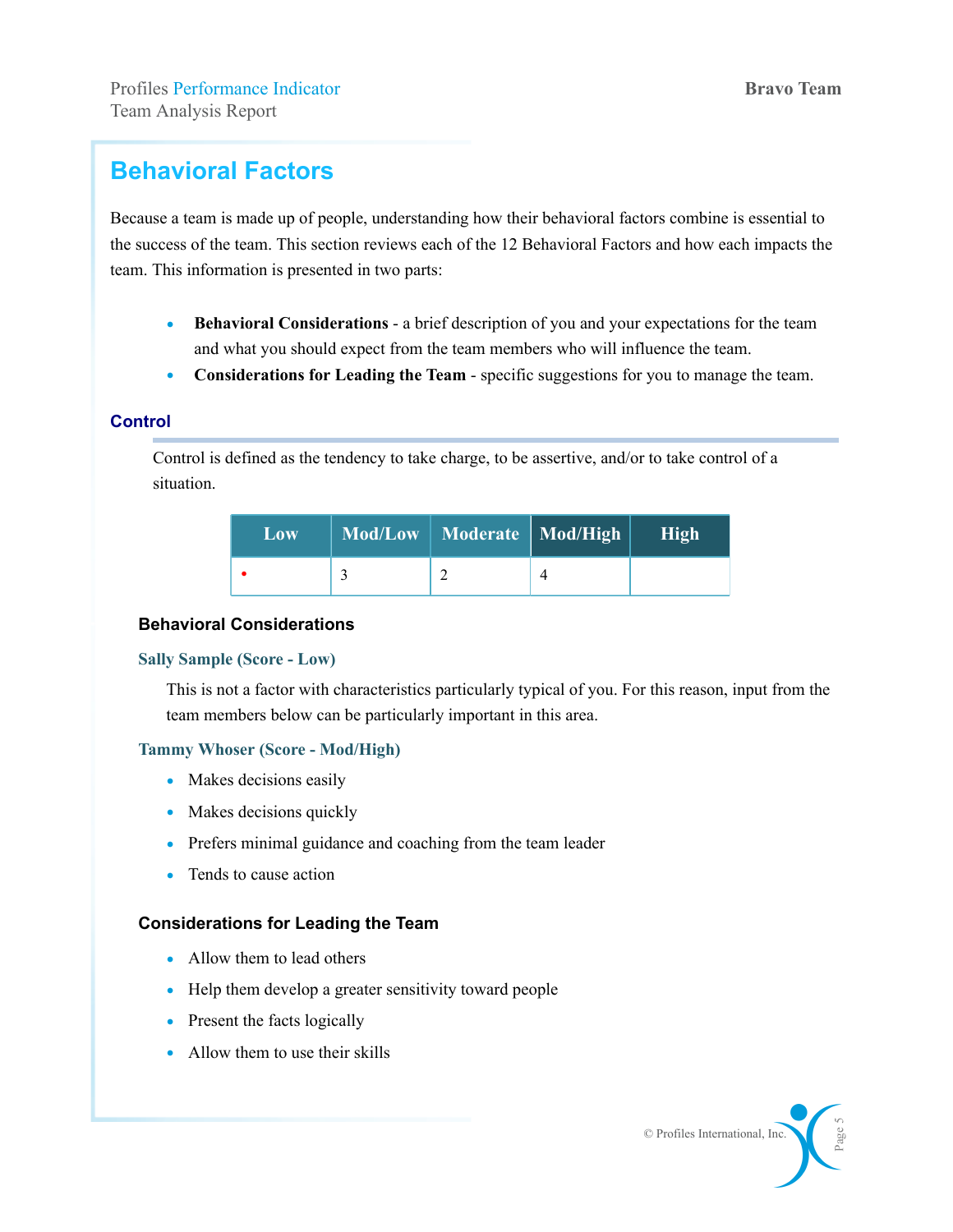#### **Social Influence**

Social Influence is defined as the tendency to be outgoing, people-oriented and extroverted.

| Low | Mod/Low   Moderate   Mod/High | High |
|-----|-------------------------------|------|
|     |                               |      |

# **Behavioral Considerations**

#### **Sally Sample (Score - Moderate)**

This is not a factor with characteristics particularly typical of you. For this reason, input from the team members below can be particularly important in this area.

#### **James Jones and Sheryl Masker (Score - Mod/High)**

- Comfortable in an informal setting
- Promotes the benefits of collaboration
- Works well with team members to maintain quality standards
- Enjoys working with others on the team

- Give the opportunity to help others
- Use open-ended questions to allow them to express their thoughts
- Focus on people and action steps
- Give them freedom to speak

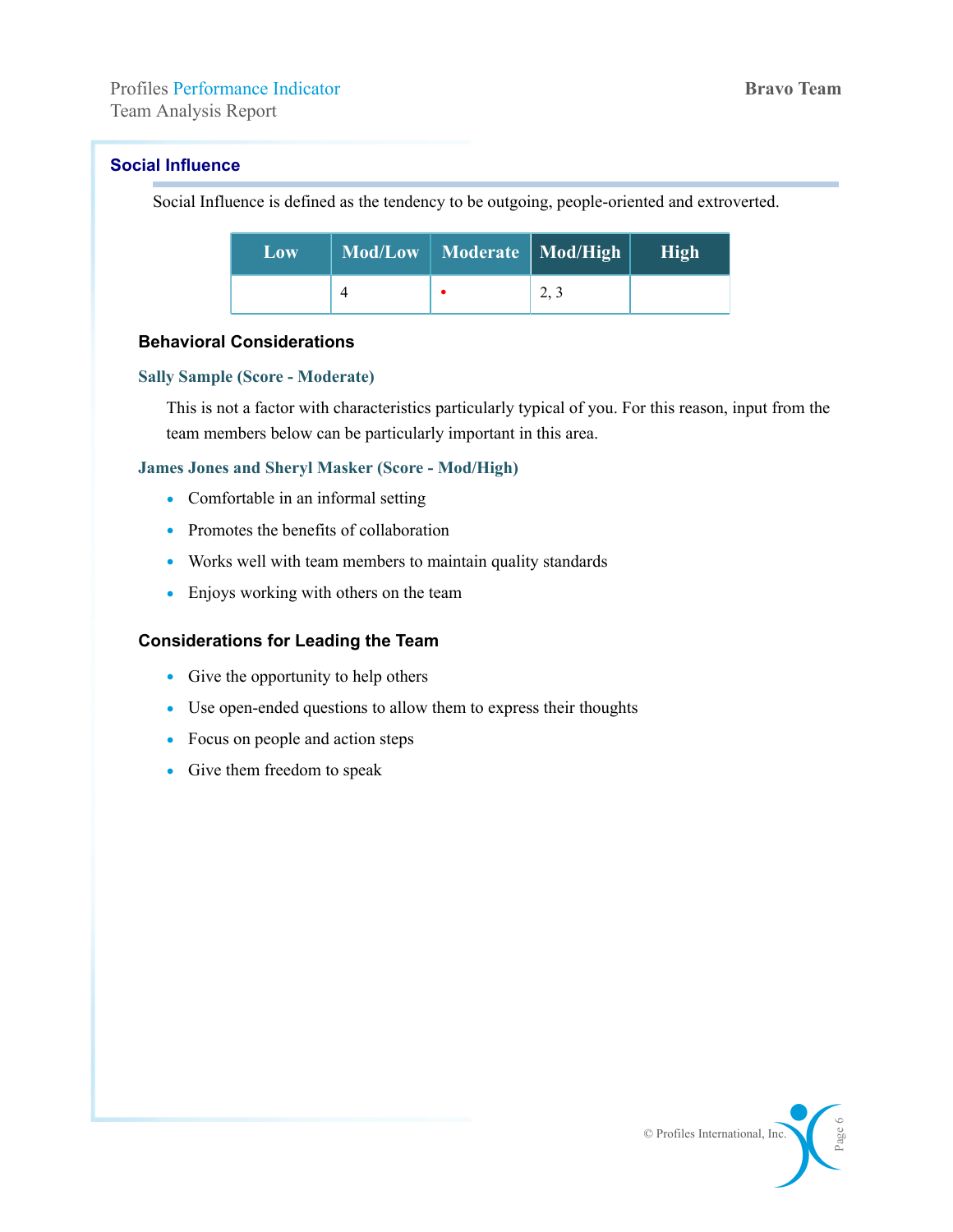### **Patience**

Patience is defined as the tendency to be patient, tolerant, and understanding of others.

| Low | Mod/Low   Moderate   Mod/High | High |
|-----|-------------------------------|------|
|     |                               |      |

# **Behavioral Considerations**

#### **Sally Sample (Score - Mod/High)**

- Tends to move forward with an unhurried approach
- Enjoys working in a structured situation and may be uncomfortable with team members who seem to work without structure
- Most comfortable working with traditional procedures
- Able to be empathic with the team members

# **Considerations for Leading the Team**

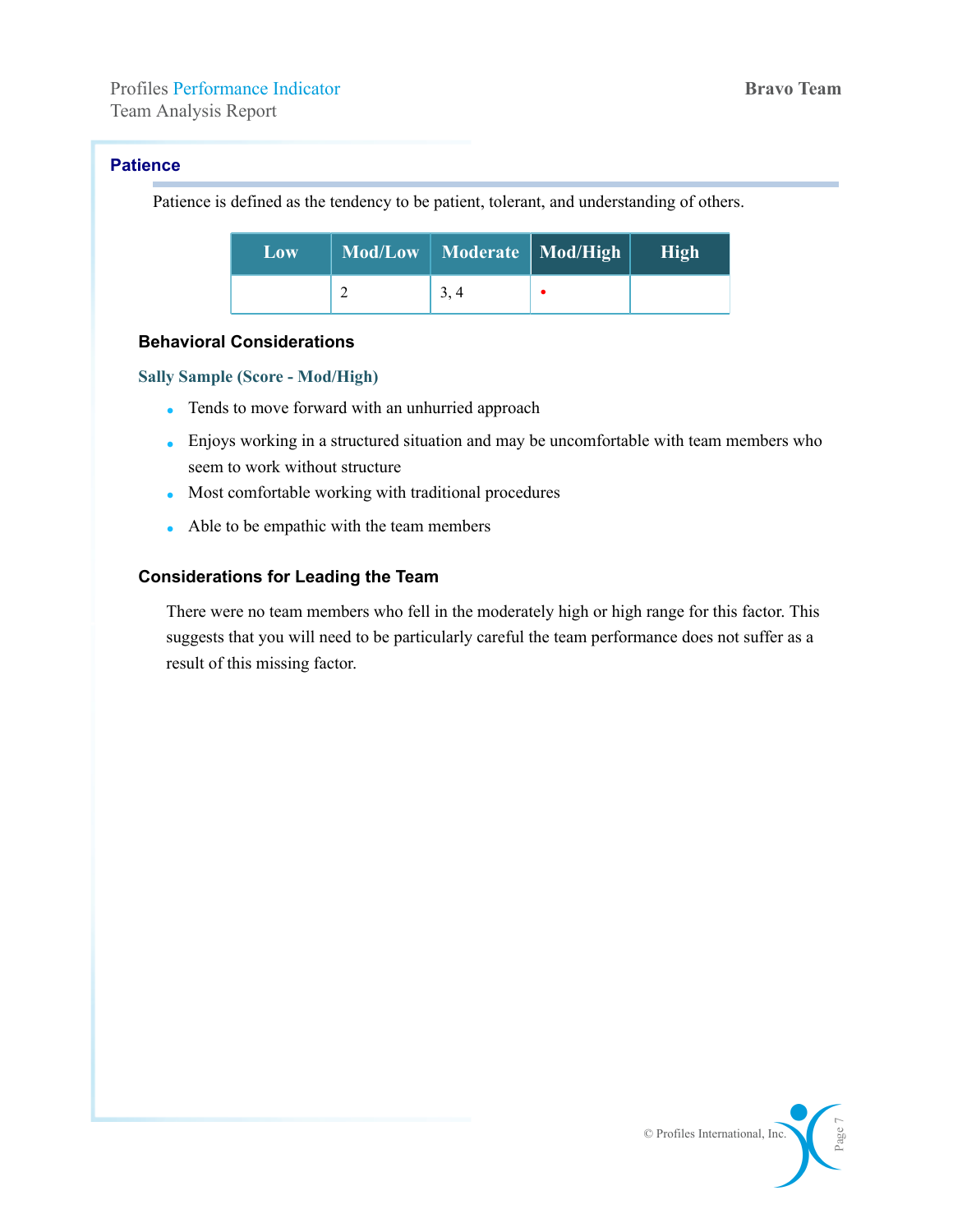# **Precision**

Precision is defined as the concern for accuracy, details, and exactness.

| Low | Mod/Low   Moderate   Mod/High | High |
|-----|-------------------------------|------|
|     | 2, 3, 4                       |      |

# **Behavioral Considerations**

#### **Sally Sample (Score - Mod/High)**

- Takes the time to plan ahead and organize the team's work
- Effective at establishing processes and procedures for the team
- Expects team members to handle details and perform with accuracy and effectiveness
- Generally an effective problem solver

#### **Considerations for Leading the Team**

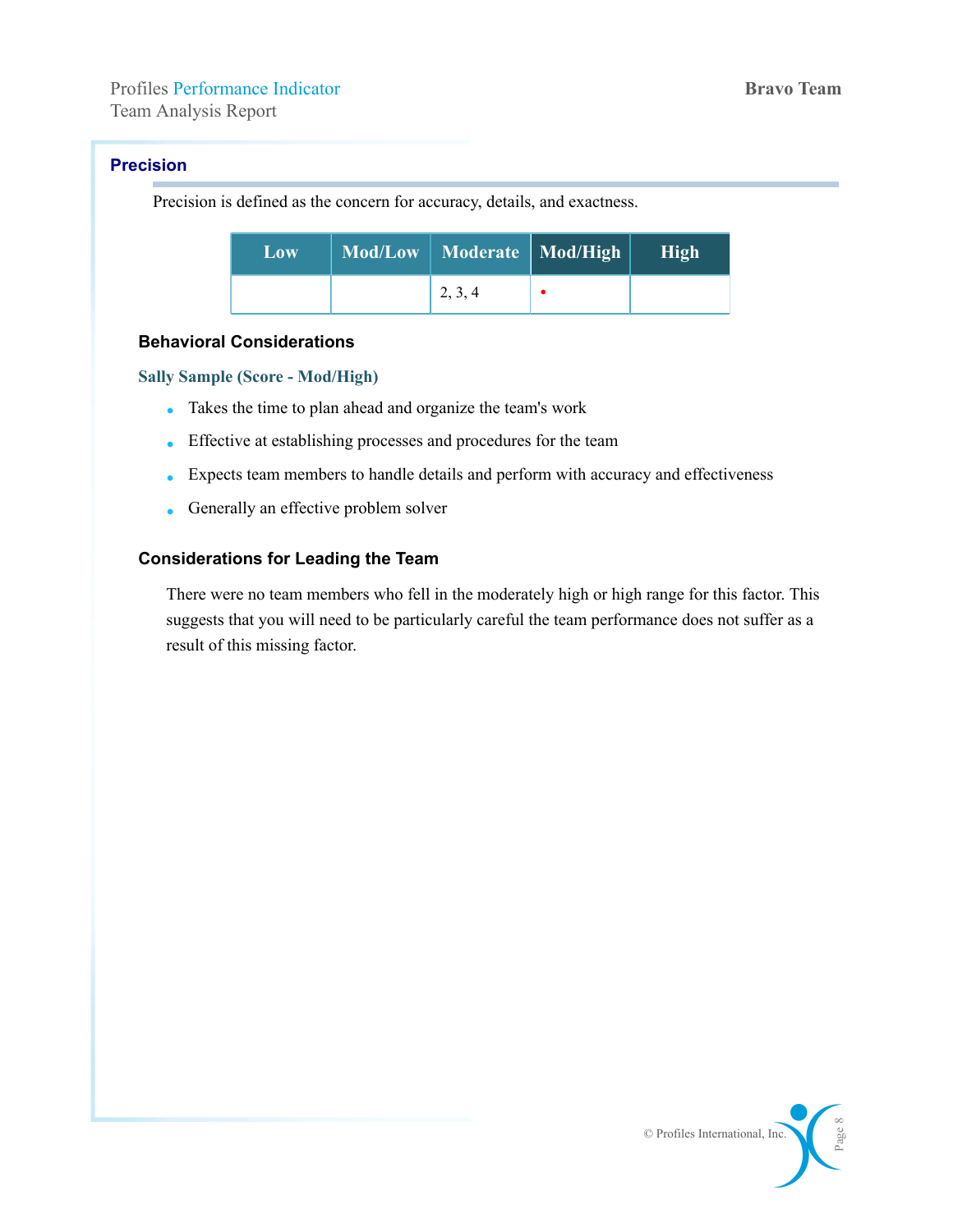### **Ambition**

Ambition is defined as the tendency to be competitive, to have a desire to win, and to be aggressive.

| Low | Mod/Low   Moderate   Mod/High | <b>High</b> |
|-----|-------------------------------|-------------|
|     |                               |             |

#### **Behavioral Considerations**

#### **Sally Sample (Score - Low)**

This is not a factor with characteristics particularly typical of you. For this reason, input from the team members below can be particularly important in this area.

#### **Sheryl Masker (Score - Mod/High)**

- May be inattentive to all steps in the process
- Desires the opportunity for advancement
- Wants to be first
- Wants prestige and position

- May need an occasional shock
- Don't offer assurances without discussing probabilities for success
- Match with others who weigh pros and cons well
- Be organized and have facts when you initiate communications

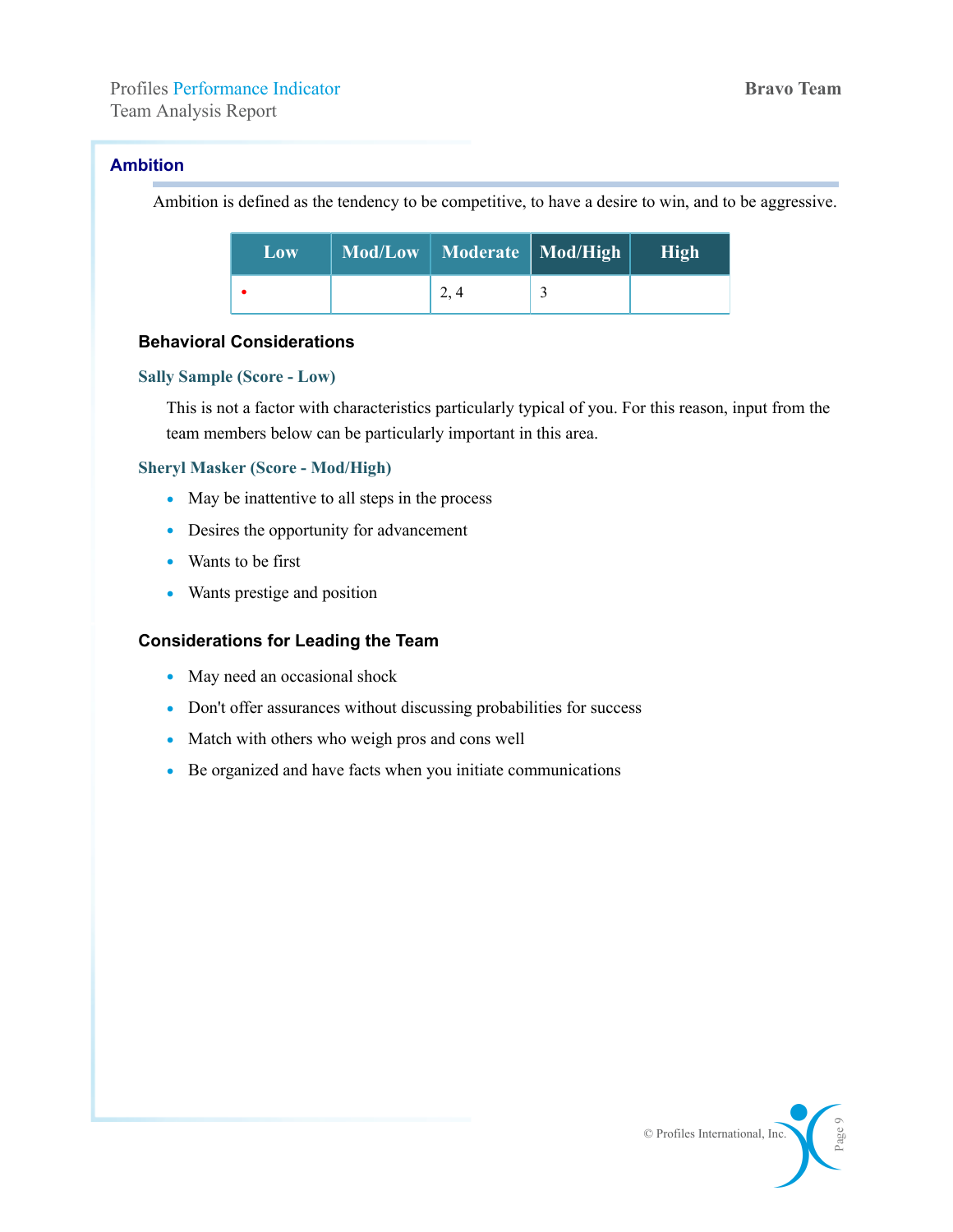# **Positive Expectancy**

Positive Expectancy is defined as the tendency to have a positive attitude regarding people and outcomes.

| $\mathbf{Low}$ | Mod/Low   Moderate   Mod/High | High |
|----------------|-------------------------------|------|
|                |                               |      |

#### **Behavioral Considerations**

#### **Sally Sample (Score - Mod/High)**

- Should establish positive personal relationships with the team members
- Has a desire to be helpful to the team members
- Generally optimistic

# **Considerations for Leading the Team**

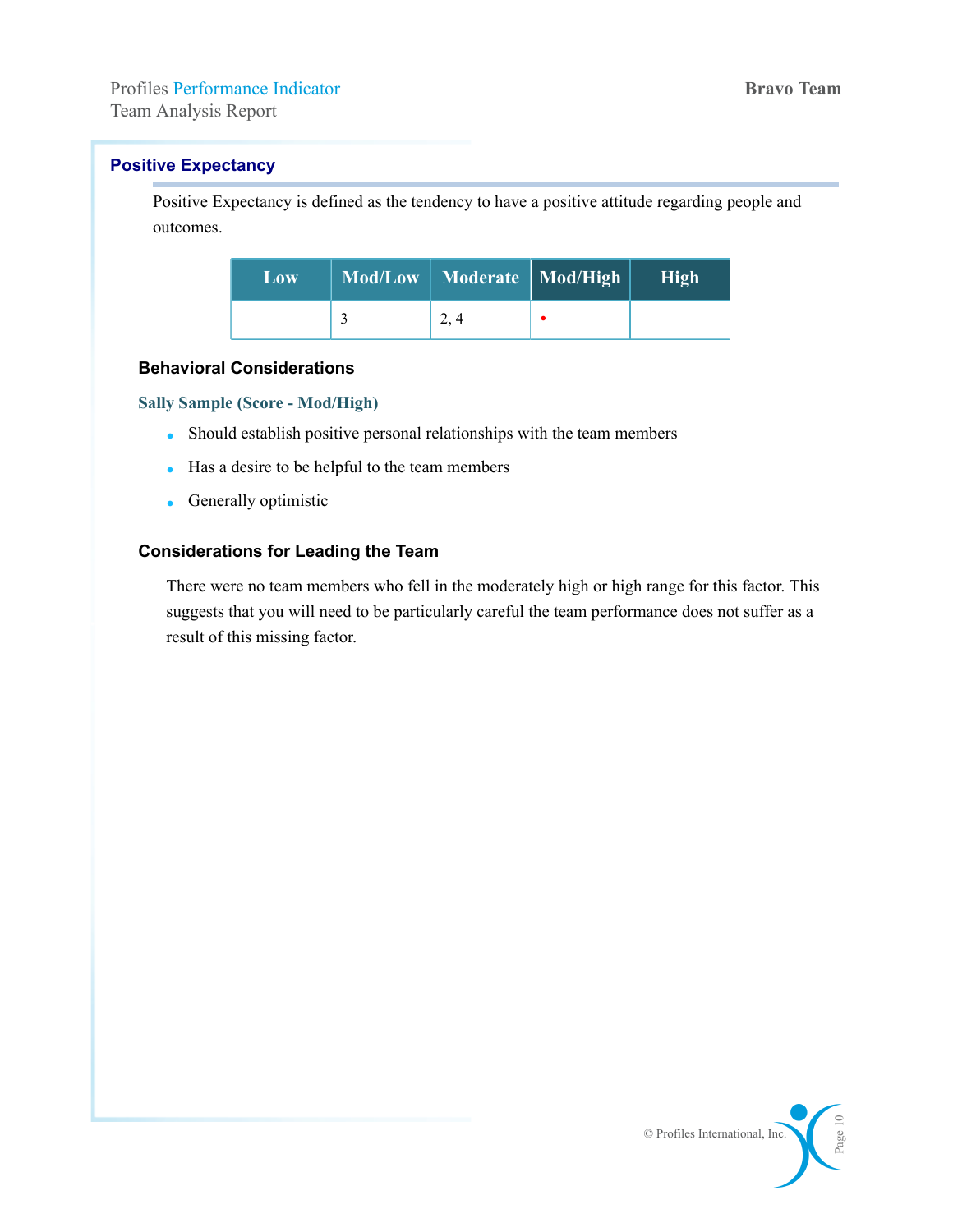Team Analysis Report

# **Composure**

Composure is defined as the tendency to be easygoing and casual, to take things as they come.

| Low | Mod/Low   Moderate   Mod/High |             | High |
|-----|-------------------------------|-------------|------|
|     | 2.3                           | $\bullet$ 4 |      |

# **Behavioral Considerations**

#### **Sally Sample (Score - Mod/High)**

- Comfortable with a low-key approach
- Tends to be cautious
- Typically a good listener for the team members
- Generally flexible and open-minded

#### **Tammy Whoser (Score - Mod/High)**

- Typically listens to other team members
- Tends to be cautious
- Seeks harmony in the workplace
- Comfortable with a low-key approach

- Use written policies and procedures
- Seek a firm commitment without pressing too hard
- Do not switch them from task to task
- Help them develop assertive skills

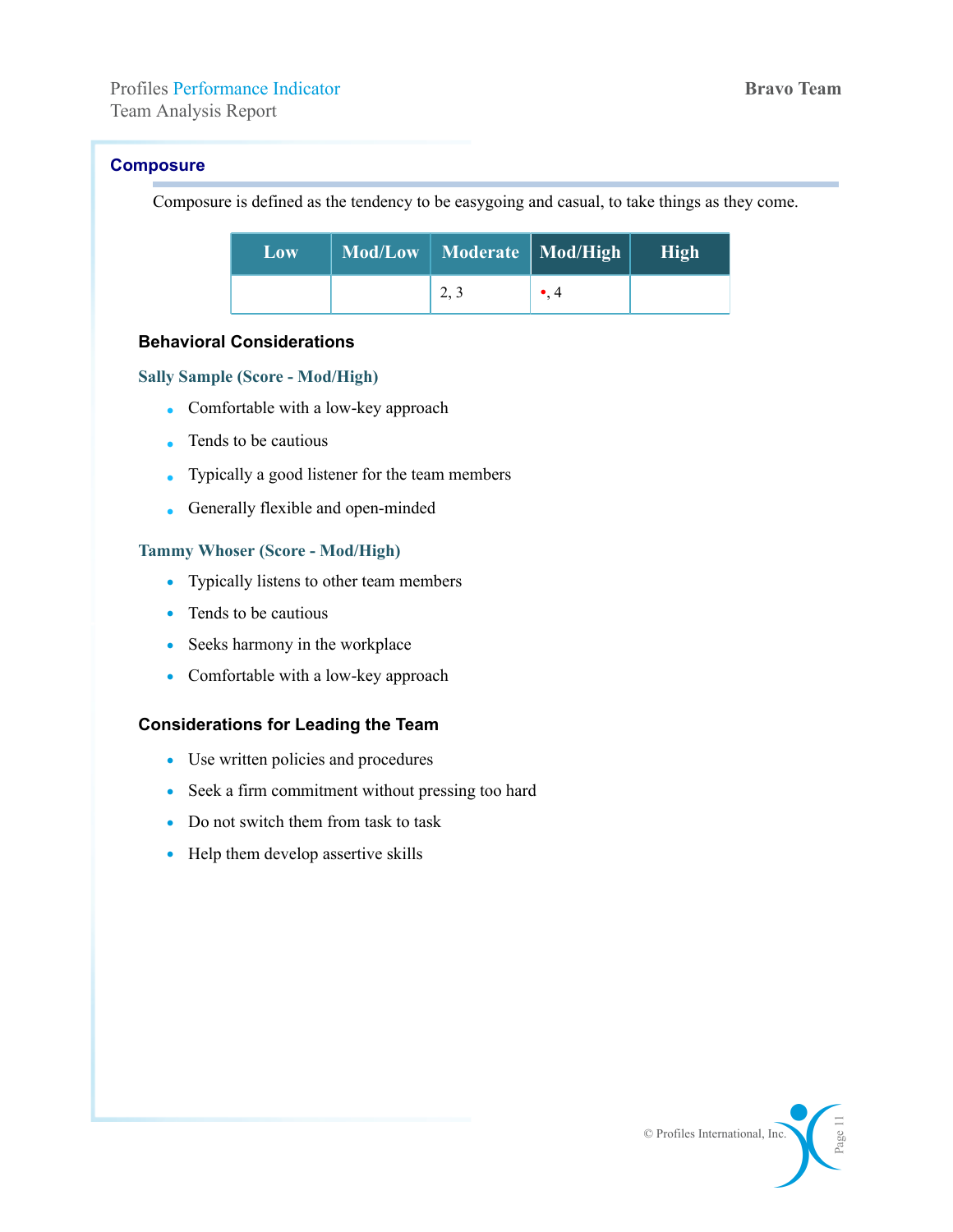# **Analytical**

Analytical is defined as linking to identify and analyze problems.

| Low |             | Mod/Low   Moderate   Mod/High | High |
|-----|-------------|-------------------------------|------|
|     | • $2, 3, 4$ |                               |      |

#### **Behavioral Considerations**

#### **Sally Sample (Score - Mod/Low)**

This is not a factor with characteristics particularly typical of you.

# **Considerations for Leading the Team**

This is not a factor with characteristics particularly typical of you or any of your team members. Please refer to the **Overall Team Balance** section of this report to see what characteristics may be missing from your team.

Because these characteristics are not well represented on this team, you will need to be particularly careful the team performance does not suffer as a result.

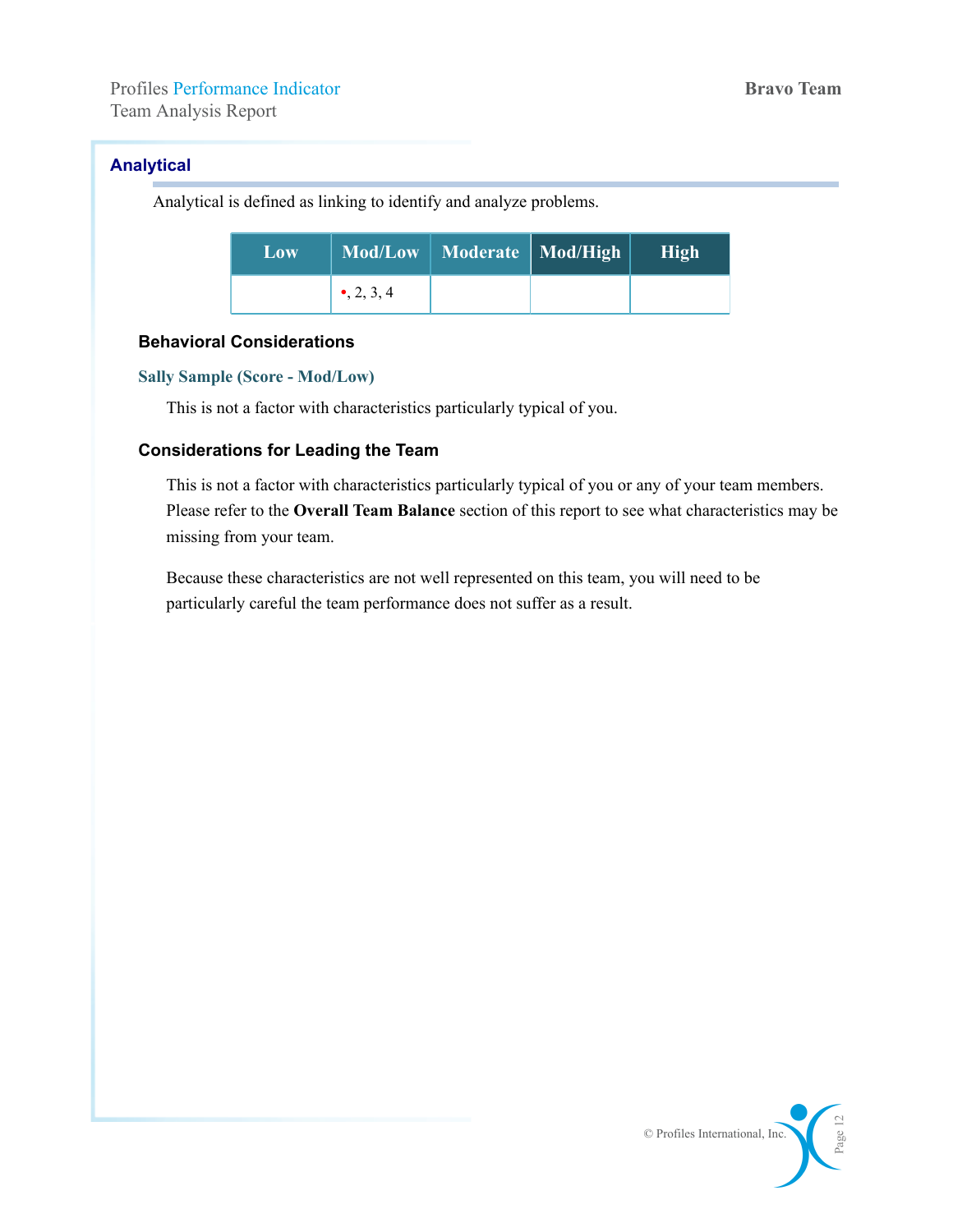# **Results Orientation**

Results Orientation is defined as the concern for timely results and the tendency to be quick to take action.

| Low. | Mod/Low   Moderate   Mod/High |             | High |
|------|-------------------------------|-------------|------|
|      |                               | $\bullet$ 3 |      |

#### **Behavioral Considerations**

#### **Sally Sample (Score - Mod/High)**

- Most comfortable when dealing in the here and now
- Enjoys accepting challenges
- Emphasizes getting the job done
- Tends to be less concerned with how it is done than with getting it done

#### **Sheryl Masker (Score - Mod/High)**

- Good organizer
- Enjoys getting it done
- Tends to accept challenges easily
- Is capable of being an effective problem solver

- Present change in terms of its positive impact on their goals
- Help them see how being a part of the team will help them get results
- Provide them with the chance to work on their own and win
- Give them challenging tasks to complete

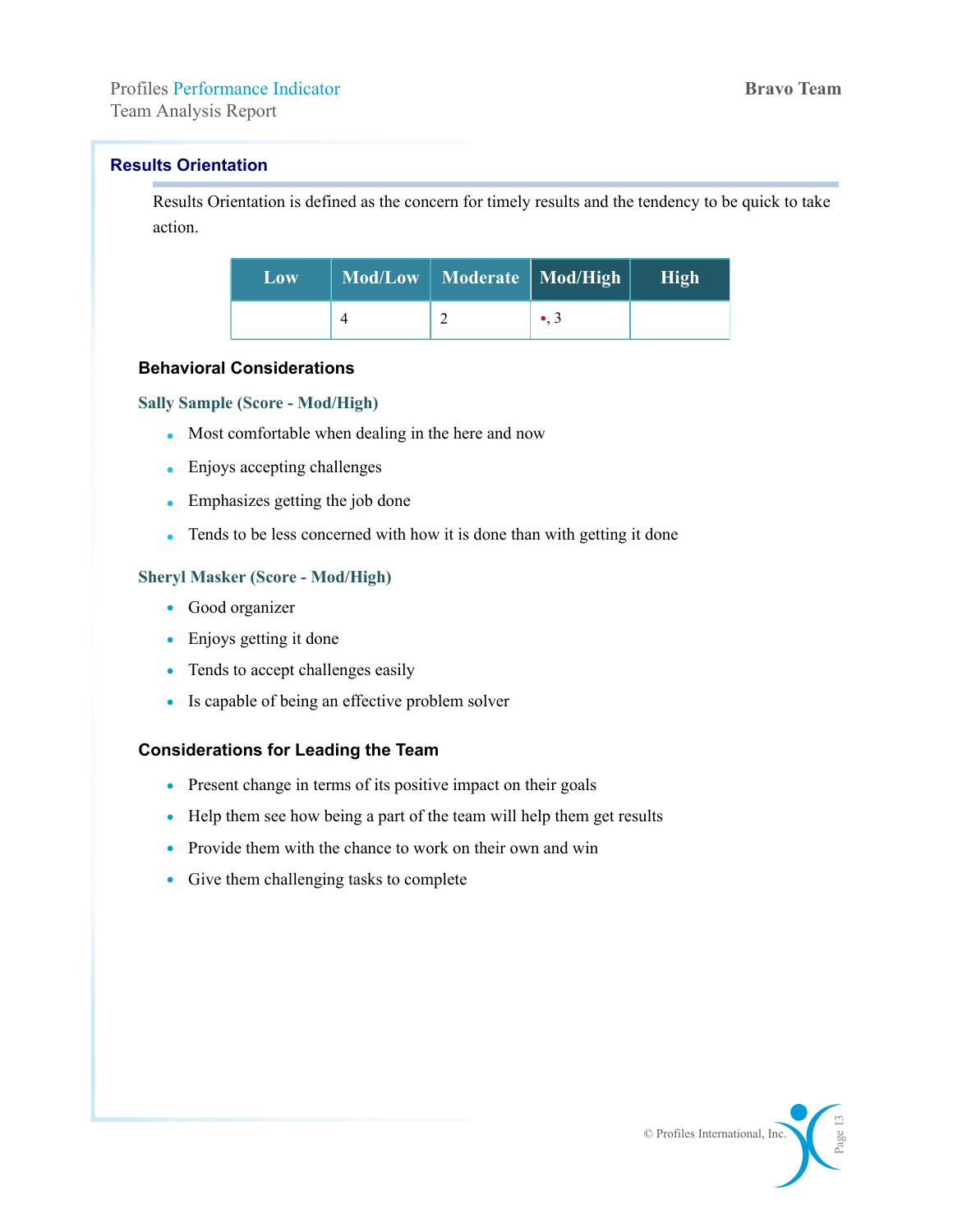Team Analysis Report

# **Expressiveness**

Expressiveness is defined as the tendency to show emotions, to share feelings.

| Low | Mod/Low   Moderate   Mod/High | High |
|-----|-------------------------------|------|
|     | 3, 4                          |      |

# **Behavioral Considerations**

#### **Sally Sample (Score - Mod/Low)**

This is not a factor with characteristics particularly typical of you. For this reason, input from the team members below can be particularly important in this area.

#### **James Jones (Score - Mod/High)**

- May need to work on being more objective when making decisions
- Seeks freedom of expression
- Approaches problem solving from a subjective, expressive approach
- Comfortable using own "gut feelings" in decision making process

- Establish a democratic relationship with them
- Allow them the chance to verbalize their feelings
- Ask for their opinion
- Be casual in your communications

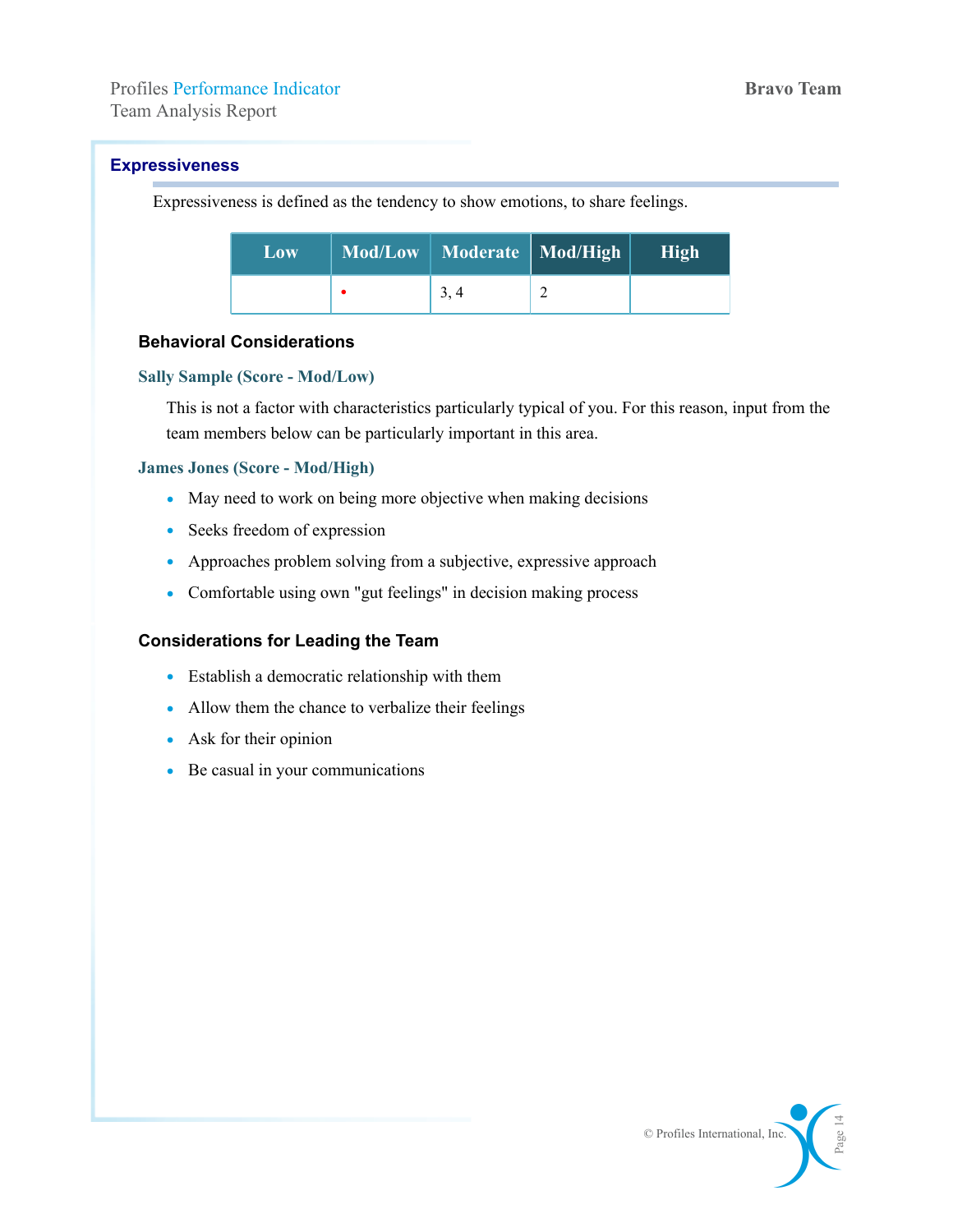# **Team Player**

Team Player is defined as a preference to be a part of the team and to work with others.

| Low | Mod/Low   Moderate   Mod/High | High |
|-----|-------------------------------|------|
|     | 2, 3, 4                       |      |

#### **Behavioral Considerations**

#### **Sally Sample (Score - Mod/High)**

- Works best with members of a cooperative and friendly team
- Supports the exchange of ideas between the members of the team
- Enjoys working in a team situation
- Team members will enjoy the leader's good listening skills

#### **Considerations for Leading the Team**